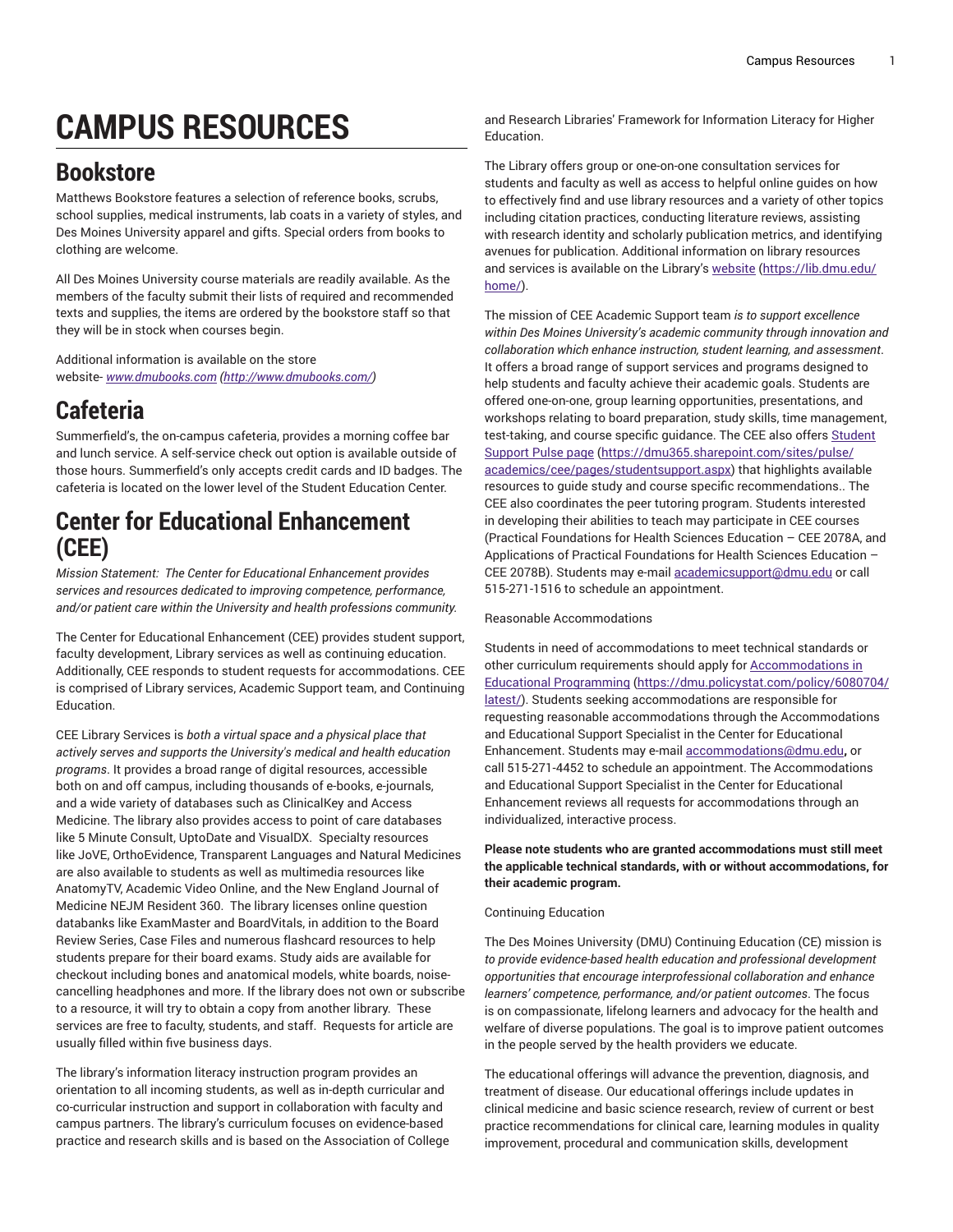exercises, and professional development in academics, leadership, and patient safety.

DMU faculty, preceptors, alumni, staff, and students are the primary target audience. We welcome and encourage the attendance of all health professionals and actively seek to broaden our audience through collaboration with other healthcare-related organizations throughout the United States to expand the scope of learning related to their practice.

[Please visit our website](https://cme.dmu.edu/) (<https://cme.dmu.edu/>) to learn more about the DMU CE program or register for an activity.

# **Clubs and Organizations**

Clubs, local chapters of national groups, honorary societies and other organizations offer students a chance to get involved. Student participants engage to meet peers, learn more about a professional organization, voice an opinion or volunteer in the community. Student clubs and organizations offer the ability to attend national conventions, advocate for a cause and more. All clubs and organizations are free to join although some may have a mandatory national or chapter fee. Most clubs and organizations welcome students from all programs however some are program specific. All clubs and organizations have students in a leadership role with a designated faculty advisor as support. The Office of Student Affairs provides annual training to ensure policies and procedures that govern clubs and organizations are understood and consistently applied.

# **Diversity and Multicultural Affairs**

The University is committed to fostering a community and campus climate that values and actively supports inclusiveness and diversity. The office of Diversity and Multicultural Affairs promotes supplemental programming designed to increase understanding and appreciation of diverse cultures, raise awareness, educate, and promote social justice.

DMU students have many opportunities and experiences to gain skill sets that will enhance and contribute to their personal and professional development. Part of that development is to learn and acquire cultural competency/humility skills. It is important to recognize that becoming culturally competent is an ongoing process. Students are challenged to examine their own cultural biases and stereotypes throughout their educational journey. One of our goals is to equip and empower students to be a part of a global health care system that responds appropriately to and is inclusive in delivering positive health outcomes for a diverse and ever changing society. Additional information is available on the office's [website \(https://www.dmu.edu/diversity/](https://www.dmu.edu/diversity/)).

# **Faculty Advisor**

All students are assigned a faculty advisor who provides assistance, advice and counsel, as needed, and who serves as a liaison between the student and the academic and administrative communities. Based upon students' needs and requests, faculty advisors are available to monitor academic achievement and provide guidance and assistance in meeting academic requirements; serve as a mentor to the student; provide referral information to other student support/departments as necessary; and inform appropriate departments of student concerns.

### **ITS Resources**

Information Technology Services (ITS) maintains network accounts for all enrolled students. The account allows access to a wide variety of University resources, including Microsoft Outlook for email and calendar, our campus-wide SharePoint Site (Pulse), Office 365, Desire2Learn (D2L), Zoom, Panopto, LinkedIn Learning, and various other university supported applications

The ITS Help Desk serves as a "one-stop" center for resolving campus technology problems and also as a call-center for other technology resources on campus. All requests for IT support services are logged through the Help Desk. ITS Help Desk has both on-campus support and 24/7 phone and D2L chat support.

Our University SharePoint Site, Pulse, contains general university and program specific announcements, links to valuable Library Resources, schedule information, the ITS Service Catalog and knowledge base, and many additional links useful to students' education at DMU.

Each student is assigned an e-mail account. This account is accessible through their DMU computer (as applicable), Office 365, Pulse and Outlook. Microsoft Outlook email app may also be installed on personal mobile devices with DMU credentials. The University-assigned e-mail address will be used by departments and programs as the official communication link with students. The University does not maintain a list of alternate addresses and does not support forwarding of e-mail to other accounts.

DMU provides access to several technology tools related to teaching and learning. D2L is the learning management system to which instructors post supplemental course information, quizzes, grades and other helpful course information. Panopto is our video management system and provides access to lecture recordings and other video content across campus. Zoom is our web conferencing solution that is available to all DMU faculty, staff, and students. Check out the ITS Service Catalog on Pulse for additional teaching and learning tools available at DMU. (Faculty, staff and student only)

# **Student Assistance Program**

All enrolled DMU students have access to the Aetna Student Assistance Program (SAP). Services are available 24 hours a day, 7 days a week and are accessible by phone, email, or online. **[Please visit the SAP page on](https://dmu365.sharepoint.com/sites/pulse/students/studenthealthinsurance/pages/sap.aspx) [Pulse for access information](https://dmu365.sharepoint.com/sites/pulse/students/studenthealthinsurance/pages/sap.aspx) ([https://dmu365.sharepoint.com/sites/](https://dmu365.sharepoint.com/sites/pulse/students/studenthealthinsurance/pages/sap.aspx) [pulse/students/studenthealthinsurance/pages/sap.aspx](https://dmu365.sharepoint.com/sites/pulse/students/studenthealthinsurance/pages/sap.aspx)).** In addition to serving as an emergency resource, the SAP is a valuable option for mental health services for those students living outside the state of Iowa (e.g., on-line or distance students, students who are out of state for clinical rotations or internships). The SAP provides three (3) free annual face-to-face visits with an off-campus, licensed counselor within the nationwide Aetna provider network.

# **Student Counseling Center**

The Student Counseling Center (SCC) provides mental health services to enrolled students for a wide variety of concerns, including (but not limited to) stress management, adjustment, anxiety, depression, and grief/loss. Partners of students may also participate in relationship counseling sessions. Psychiatric services are available through a contract with Central Iowa Psychological Services. The SCC also provides psychoeducational workshops and hosts campus events on topics such as stress management, healthy relationships, and preventing burnout. All SCC services are free and confidential, and the SCC's records are not a part of any academic or university records. Additional information regarding the SCC's services is available on their [website \(https://](https://www.dmu.edu/student-counseling-center/) [www.dmu.edu/student-counseling-center/](https://www.dmu.edu/student-counseling-center/)) and Pulse page. The SCC is available by **Phone:** 515-271-1392 or **Email:** [counseling@dmu.edu](mailto:counseling@dmu.edu) during business hours (Monday-Friday, 8:00-4:30).